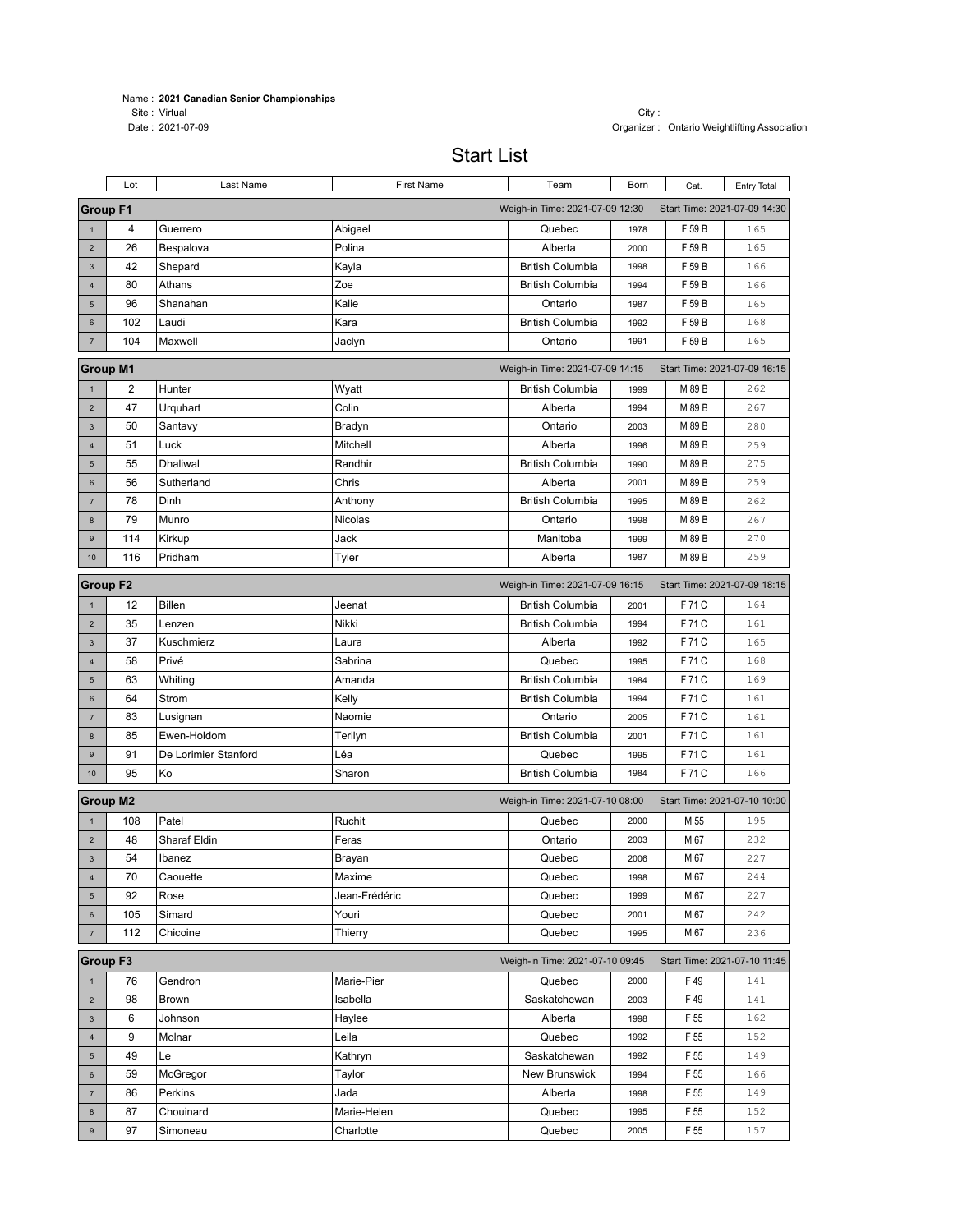| 10                                                                                 | 119             | Lambert-Thomson | Erin          | Ontario                         | 1985 | F 55                         | 158 |
|------------------------------------------------------------------------------------|-----------------|-----------------|---------------|---------------------------------|------|------------------------------|-----|
| <b>Group M3</b><br>Weigh-in Time: 2021-07-10 11:45<br>Start Time: 2021-07-10 13:45 |                 |                 |               |                                 |      |                              |     |
| $\mathbf{1}$                                                                       | 18              | Sedigi          | Elias         | <b>British Columbia</b>         | 1998 | M 73                         | 260 |
| $\overline{2}$                                                                     | 68              | Guérin          | Edouard       | Quebec                          | 1996 | M 73                         | 270 |
| $\ensuremath{\mathsf{3}}$                                                          | 72              | Vaillancourt    | Simon         | Quebec                          | 2001 | M 73                         | 242 |
| $\overline{4}$                                                                     | 88              | Taylor          | Kody          | Ontario                         | 1991 | M 73                         | 252 |
| $\sqrt{5}$                                                                         | 90              | Darsigny        | Matt          | Quebec                          | 2001 | M 73                         | 271 |
| $\boldsymbol{6}$                                                                   | 93              | Louttit         | Zack          | Manitoba                        | 2001 | M 73                         | 227 |
| $\overline{7}$                                                                     | 118             | Liao            | Andy Yi-Hsuan | <b>British Columbia</b>         | 1993 | M 73                         | 245 |
| 8                                                                                  | 120             | Whiteman        | James         | Nova Scotia                     | 1994 | M 73                         | 264 |
| 9                                                                                  | 30              | Wu              | Pat           | <b>British Columbia</b>         | 1996 | M 81 B                       | 254 |
| 10                                                                                 | 31              | Gerchikov       | Maxim         | Alberta                         | 1988 | M 81 B                       | 255 |
| 11                                                                                 | 65              | Brown           | McKay         | Saskatchewan                    | 2000 | M 81 B                       | 255 |
| 12                                                                                 | 107             | Mori            | Mathieu       | Ontario                         | 1989 | M 81 B                       | 254 |
|                                                                                    | <b>Group F4</b> |                 |               | Weigh-in Time: 2021-07-10 14:15 |      | Start Time: 2021-07-10 16:15 |     |
| $\mathbf{1}$                                                                       | 13              | Gula            | Hannah        | Ontario                         | 1998 | F 59 A                       | 172 |
| $\overline{2}$                                                                     | 19              | Knowlton        | Monica        | Ontario                         | 1998 | F 59 A                       | 173 |
| $\mathbf{3}$                                                                       | 21              | Gallant         | Josée         | Nova Scotia                     | 1992 | F 59 A                       | 179 |
| $\overline{4}$                                                                     | 36              | Bonneau         | Marie-Pier    | Quebec                          | 1999 | F 59 A                       | 176 |
| $5\phantom{.0}$                                                                    | 1               | St-Gelais       | Catherine     | Quebec                          | 1994 | F 64                         | 187 |
| $6\phantom{1}$                                                                     | 43              | Bourque         | Ly-Anne       | Quebec                          | 1997 | F 64                         | 177 |
| $\overline{7}$                                                                     | 57              | Ngo             | Maureen       | <b>British Columbia</b>         | 2000 | F 64                         | 147 |
| 8                                                                                  | 67              | Siemens         | Rachel        | <b>British Columbia</b>         | 1989 | F 64                         | 193 |
| 9                                                                                  | 74              | Thompson        | Abra          | Saskatchewan                    | 1989 | F 64                         | 168 |
| 10                                                                                 | 101             | Charron         | Maude         | Quebec                          | 1993 | F 64                         | 215 |
|                                                                                    | <b>Group M4</b> |                 |               | Weigh-in Time: 2021-07-10 16:30 |      | Start Time: 2021-07-10 18:30 |     |
| $\mathbf{1}$                                                                       | 11              | Patault         | Quentin       | Quebec                          | 1992 | M 81 A                       | 270 |
| $\overline{2}$                                                                     | 16              | <b>Steeves</b>  | Cody          | <b>New Brunswick</b>            | 1995 | M 81 A                       | 257 |
| $\mathbf{3}$                                                                       | 28              | Longo           | Frank         | Ontario                         | 1984 | M 81 A                       | 288 |
| $\overline{\mathbf{4}}$                                                            | 34              | Kam             | Richard       | <b>British Columbia</b>         | 1986 | M 81 A                       | 262 |
| 5                                                                                  | 41              | Vachon          | Nicolas       | Quebec                          | 1996 | M 81 A                       | 327 |
| $6\phantom{1}$                                                                     | 103             | V.-Côté         | Samuel        | Quebec                          | 1991 | M 81 A                       | 262 |
| $\overline{7}$                                                                     | 113             | Guertin         | Samuel        | Quebec                          | 1998 | M 81 A                       | 298 |
| $\bf 8$                                                                            | 117             | Darsigny        | Shad          | Quebec                          | 2003 | M 81 A                       | 291 |
|                                                                                    | <b>Group M5</b> |                 |               | Weigh-in Time: 2021-07-11 08:00 |      | Start Time: 2021-07-11 10:00 |     |
| 1                                                                                  | 10              | Gravel          | Etienne       | Quebec                          | 1999 | M 89 A                       | 290 |
| $\overline{2}$                                                                     | 27              | Gravel          | Charles       | Quebec                          | 1999 | M 89 A                       | 287 |
| $\ensuremath{\mathsf{3}}$                                                          | 32              | Kennedy         | Braydon       | <b>British Columbia</b>         | 1996 | M 89 A                       | 307 |
| $\overline{4}$                                                                     | 66              | Dagenais        | Gabriel       | Quebec                          | 1997 | M 89 A                       | 322 |
| 5                                                                                  | 69              | Bardier         | Maxime        | Quebec                          | 1997 | M 89 A                       | 285 |
| 6                                                                                  | 81              | Melnyk          | Kalin         | Alberta                         | 2000 | M 89 A                       | 286 |
| $\sqrt{7}$                                                                         | 82              | Bellemarre      | Alex          | Quebec                          | 1998 | M 89 A                       | 320 |
| $\bf 8$                                                                            | 94              | Wentzell        | Jordan        | Nova Scotia                     | 1995 | M 89 A                       | 289 |
| $\mathsf g$                                                                        | 23              | Singh           | Haroop        | <b>British Columbia</b>         | 1995 | M 96 B                       | 275 |
| 10                                                                                 | 29              | Blanchet        | J.Chritophe   | Quebec                          | 1998 | M 96 B                       | 275 |
| 11                                                                                 | 40              | Dubuc           | Jocelyn       | Quebec                          | 1996 | M 96 B                       | 280 |
| <b>Group F5</b><br>Weigh-in Time: 2021-07-11 10:15<br>Start Time: 2021-07-11 12:15 |                 |                 |               |                                 |      |                              |     |
| $\mathbf{1}$                                                                       | 24              | Thompson        | Amanda        | Nova Scotia                     | 1989 | F 71 B                       | 172 |
| $\overline{2}$                                                                     | 38              | McMonagle       | Gina          | Alberta                         | 2000 | F 71B                        | 188 |
| $\mathbf{3}$                                                                       | 46              | Roux            | Magalie       | Quebec                          | 1999 | F 71B                        | 170 |
| $\overline{\mathbf{4}}$                                                            | 61              | Santavy         | Alana         | Ontario                         | 2003 | F 71B                        | 171 |
| 5                                                                                  | 62              | Bauche          | Kayla         | <b>British Columbia</b>         | 1989 | F 71B                        | 175 |
| 6                                                                                  | 84              | Kohlman         | Shandler      | Alberta                         | 1995 | F 71B                        | 189 |
|                                                                                    | 109             | Messier         | Andréanne     | Quebec                          | 1999 | F 71B                        | 183 |
| $\sqrt{7}$                                                                         |                 |                 |               |                                 |      |                              |     |